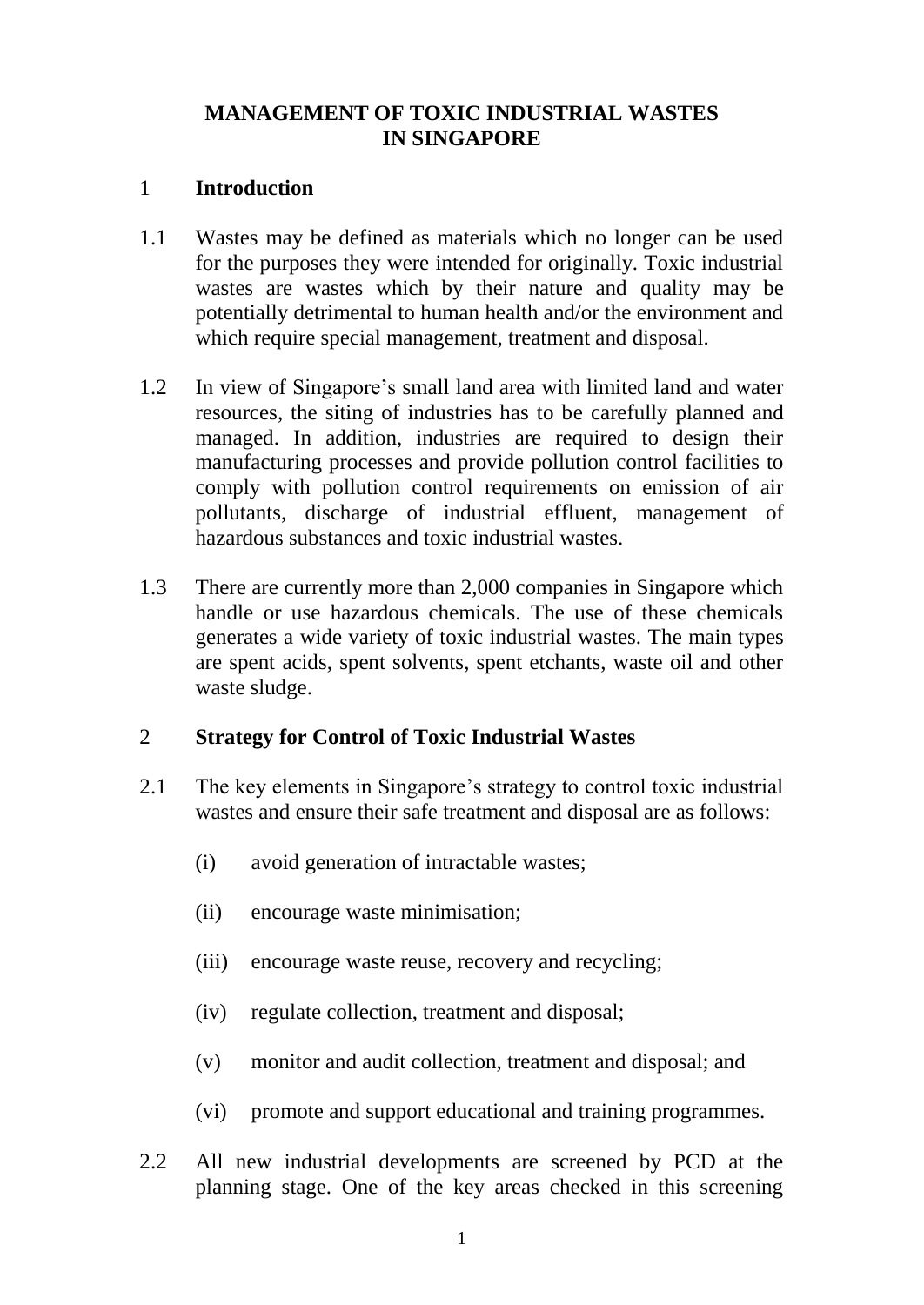process is the generation and disposal of wastes from proposed industrial developments. PCD will approve the proposed industrial development only if the wastes generated could be safely disposed of in Singapore. This avoids the generation of intractable wastes that cannot be safely disposed of in Singapore.

- 2.3 In addition, PCD will require industries to use processes that minimise waste generation or facilitates the reuse, recovery and recycling of the wastes. Industries also need to incorporate measures into the design of their facilities to ensure wastes generated can be properly handled and managed. At the building plan stage, checks are made to ensure that these measures are incorporated into the design of the plants.
- 2.4 PCD has encouraged the setting up of specialised waste recycling, treatment, and disposal plants. There are currently about 100 such plants in Singapore, treating and recycling a wide range of toxic industrial wastes. Some of the toxic industrial wastes collected and recycled by these plants for reuse are discussed in Section 5.
- 2.5 The setting up of specialised waste recycling, treatment and disposal plants serve to help industries, especially the smaller companies, which may generate small quantities of special wastes but find it impractical or uneconomical to install, operate and maintain a waste treatment facility because of cost, lack of expertise or space constraint.
- 2.6 The collection, recycling, treatment and disposal of toxic industrial wastes are controlled under the Environmental Public Health Act (EPHA) and the Environmental Public Health (Toxic Industrial Waste) Regulations (TIWR).

## 3 **The Environmental Public Health (Toxic Industrial Waste) Regulations (TIWR)**

3.1 The control on the import, sale, supply, receipt, transport, treatment and disposal of toxic industrial (hazardous) wastes are regulated under the TIWR. Industrial wastes controlled under the TIWR are listed in the Schedule of the Regulations as waste streams from specific industrial activities, wastes with specified toxic components and as specific categories of wastes. The list includes spent acids, alkalis, wastes containing gallium arsenide, spent etching solutions containing copper from printed circuit board manufacturing, etc. The list is at the **Annex**.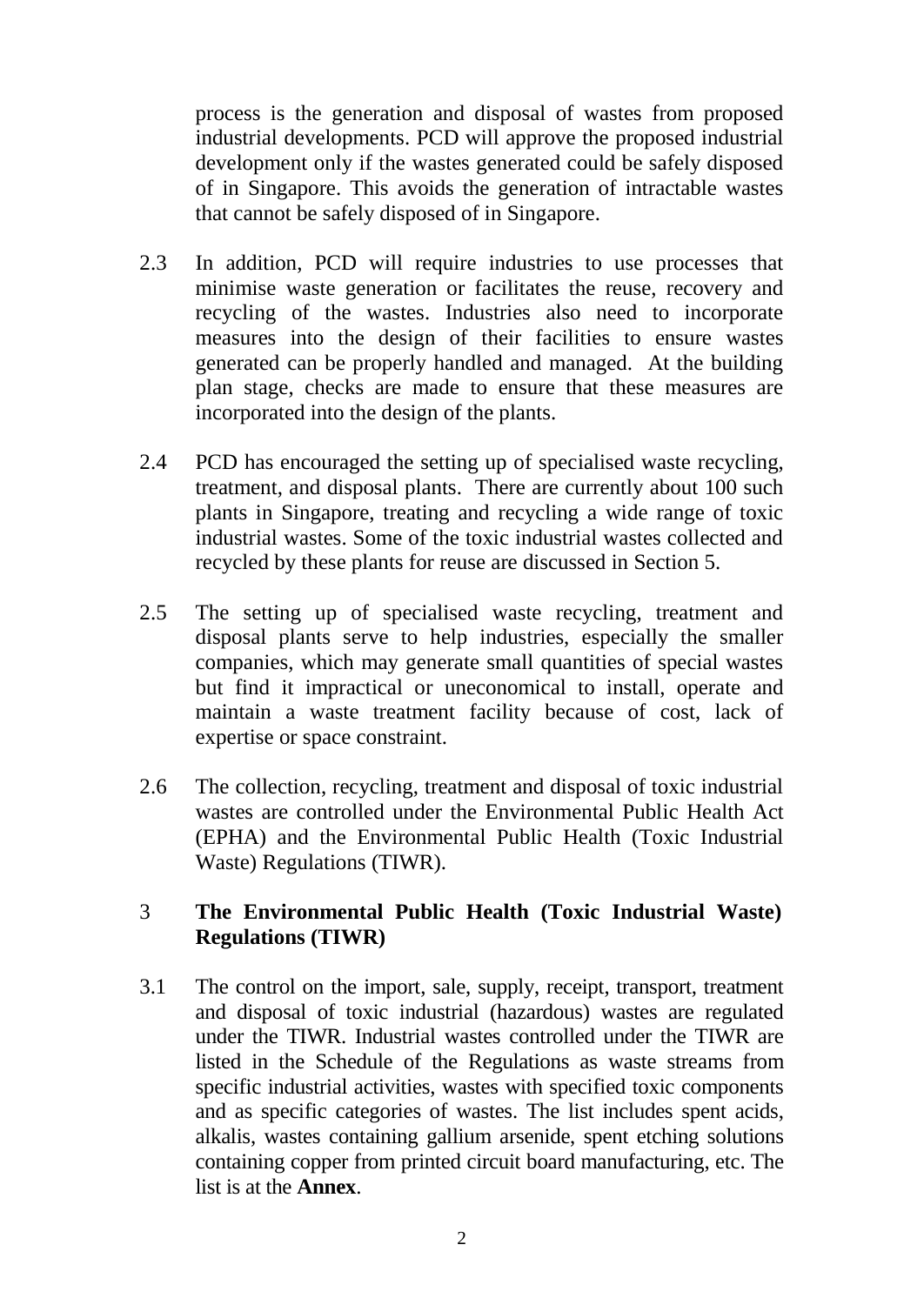- 3.2 In order to facilitate controls and proper management, the functions and responsibilities of key persons involved in handling of the toxic industrial wastes are clearly delineated in the TIWR. The key persons include the following:
	- (a) Generator of wastes
	- (b) Collector
	- (c) Carrier or transporter
	- (d) Driver
- 3.3 The generator will have to treat the wastes in an approved in-house waste treatment plant and dispose of the residues, if any, at NEA sanitary landfill site. Alternatively, the generator can engage a licensed toxic industrial waste collector to collect his wastes for treatment and disposal.
- 3.4 A toxic industrial waste collector is a person who receives toxic industrial wastes for storage, reprocessing, treatment and disposal. He has to obtain a licence from PCD to collect specific toxic industrial wastes that are listed in his licence and confine his wastes storage and treatment activities to approved premises and facilities.
- 3.5 Written transport approval from PCD is also required for the transportation of wastes in quantities which exceed those specified in the TIWR. The responsibilities of the following key persons in the transportation are clearly defined in the TIWR:
	- (a) Consignor the person who presents a consignment of controlled wastes for transport. The consignor can be either the generator or the licensed collector. Transport approval shall be obtained from PCD to transport the wastes.
	- (b) Carrier the person who undertakes the transport of the controlled wastes. He can either be the generator, the licensed collector or the transport company engaged by either one of them.
	- (c) Consignee the person who receives the controlled wastes. He is usually the licensed collector.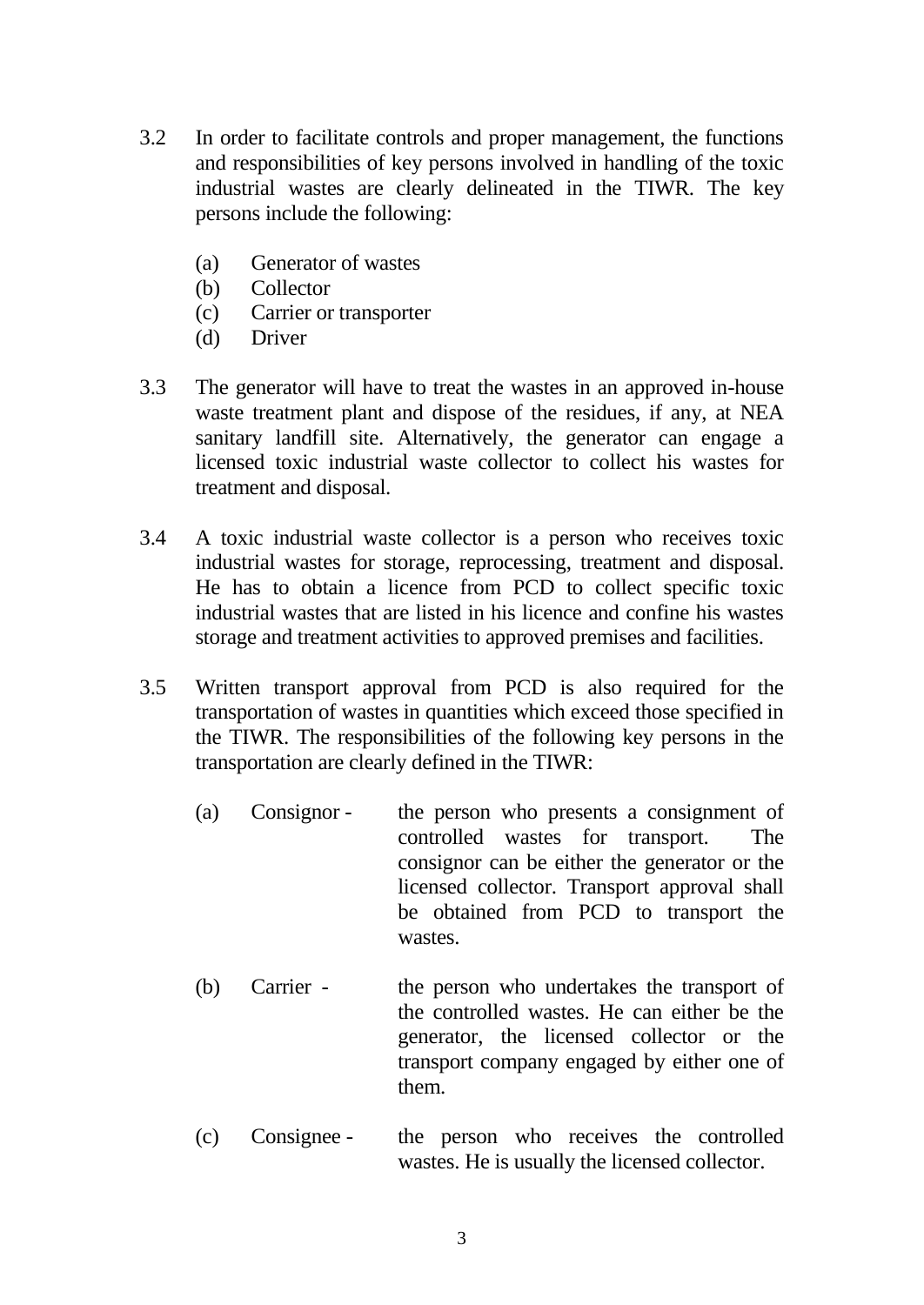- (d) Driver the driver of the vehicle transporting the toxic industrial wastes.
- 3.6 To prevent illegal dumping and disposal of toxic industrial wastes, the movement of every consignment of wastes from a generator through a carrier to a collector is tracked by means of an Internetbased electronic submission of consignment note system (known as the e-Tracking System).

#### **4 Waste Minimisation**

- 4.1 The Waste and Resource Management Department (WRMD) of NEA is to formulate policies to promote and spearhead waste minimisation in Singapore. WRMD develops, promotes and oversees the implementation of programmes on waste minimisation and recycling. It also carries out studies to enhance waste recycling.
- 4.2 WRMD together with PCD works closely with the industries to promote waste minimization. Some of the activities promoted by WRMD and PCD are as follows:

#### (a) **Waste Exchange**

NEA helps to link industries for exchange of wastes. Waste to one company may be a resource to another. For example, waste alkali generated by one company could be used by another company to neutralise the acidic wastes. This would minimise the ultimate quantity of wastes to be disposed of.

#### (b) **Use of Clean Technology**

At the planning consultation stage, NEA advises and encourages industries to use clean technologies which minimise waste generation.

#### **(c) Reuse and Recycling**

NEA encourages the recycling and reuse of wastes and assists in the setting up of waste recycling plants. Some of the wastes that are being recycled and reused in Singapore are discussed in Section 6.

#### (d) **Waste Audit**

NEA encourages those industries that generate large quantities of wastes to carry out waste audit. A waste audit is designed to achieve maximum resource optimisation and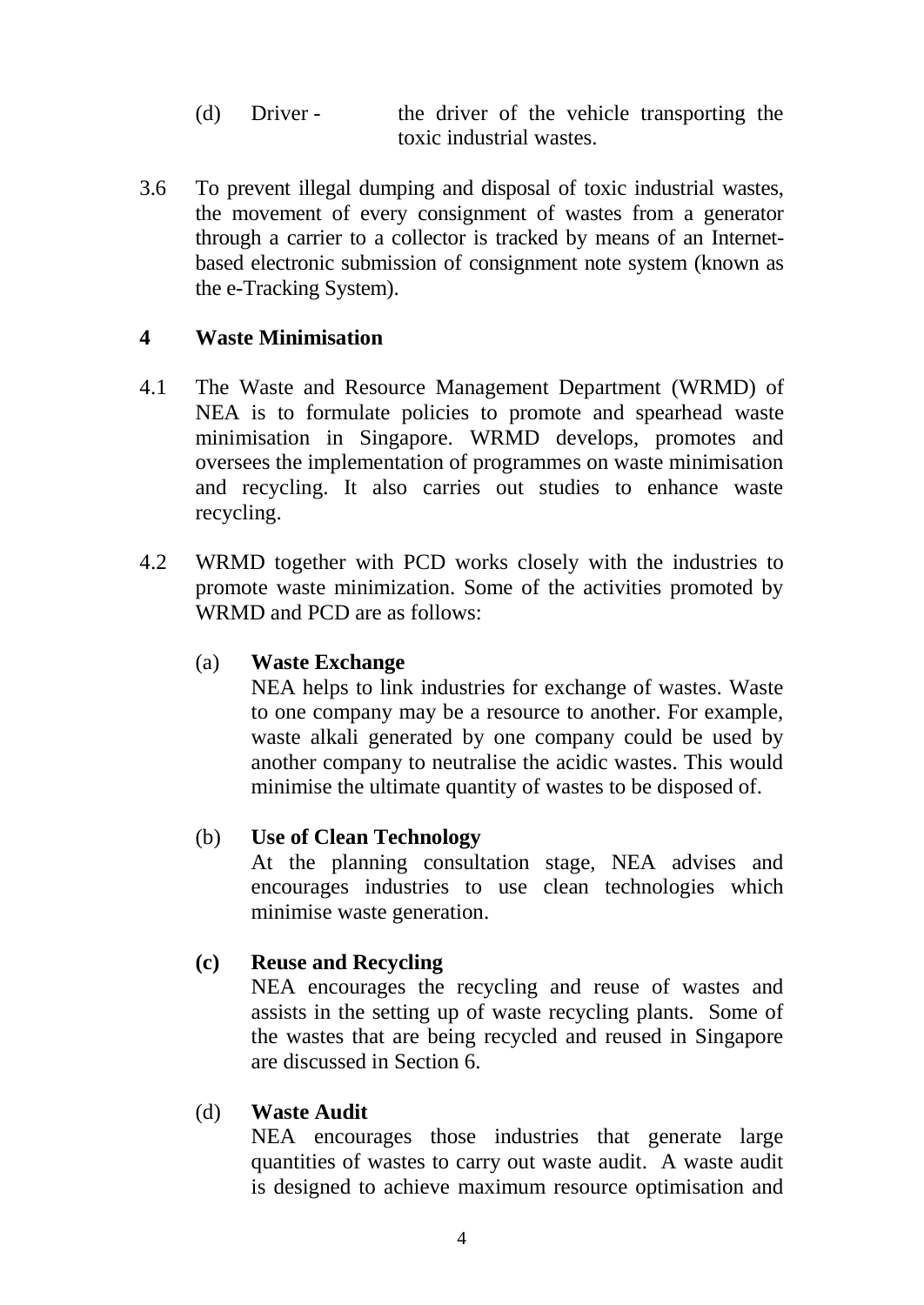improved process performance. The audit enables one to take a comprehensive look at the process to understand the material flows and to focus on areas where waste reductions are possible. The waste audit can be carried out to cover a complete process or to concentrate on a selection of unit operations within a process. There are competent consultants in Singapore to carry out such waste audit for industries.

#### 5 **Some Practices Adopted for Recycling and Reuse of Wastes**

- 5.1 A large amount of industrial wastes generated and collected in Singapore by the licensed collectors are either recycled, reused or have valuable components extracted and recovered before disposal. Such wastes include spent solvents, spent etchants and photographic wastes.
- 5.2 Spent solvents are generated by a wide range of industries. Each year about  $50,000 \text{ m}^3$  of spent solvents are collected by the licensed collectors. The spent solvents collected include acetone, chloroform, ethyl acetate, methylene chloride and toluene. About  $22,500$  m<sup>3</sup> of spent solvents are recovered by distillation. The practice adopted by these collectors is usually batch (differential) distillation. The equipment comprises a still to vapourise the solvents, a condenser to condense the vapours and collecting vessels to collect the condensate and the residues. The recovered solvents are sold for reuse by industries. The remaining  $27,500 \text{ m}^3$ of spent solvents that could not be recovered are used as supplementary fuel for toxic waste incinerators.
- 5.3 Printing and film processing activities generate photographic wastes such as spent fixers and bleaches. Each year about 1,000 m3 of such wastes are collected and treated. These wastes contain silver in solution. An effective and commercially viable method, the electrolytic extraction process, is used to recover the silver. In this process, carbon is used as the anode and a stainless steel drum as the cathode. The silver is deposited on the stainless steel drum. The extracted silver has a purity of more than 90 %. The remaining liquid from the electrolysis process is treated and neutralised in a waste water treatment plant before discharge into the sewers.
- 5.4 Etching is an important process used in the electronics industry especially in the manufacture of the printed circuit boards. The process generates spent etchants such as cupric chloride etchants,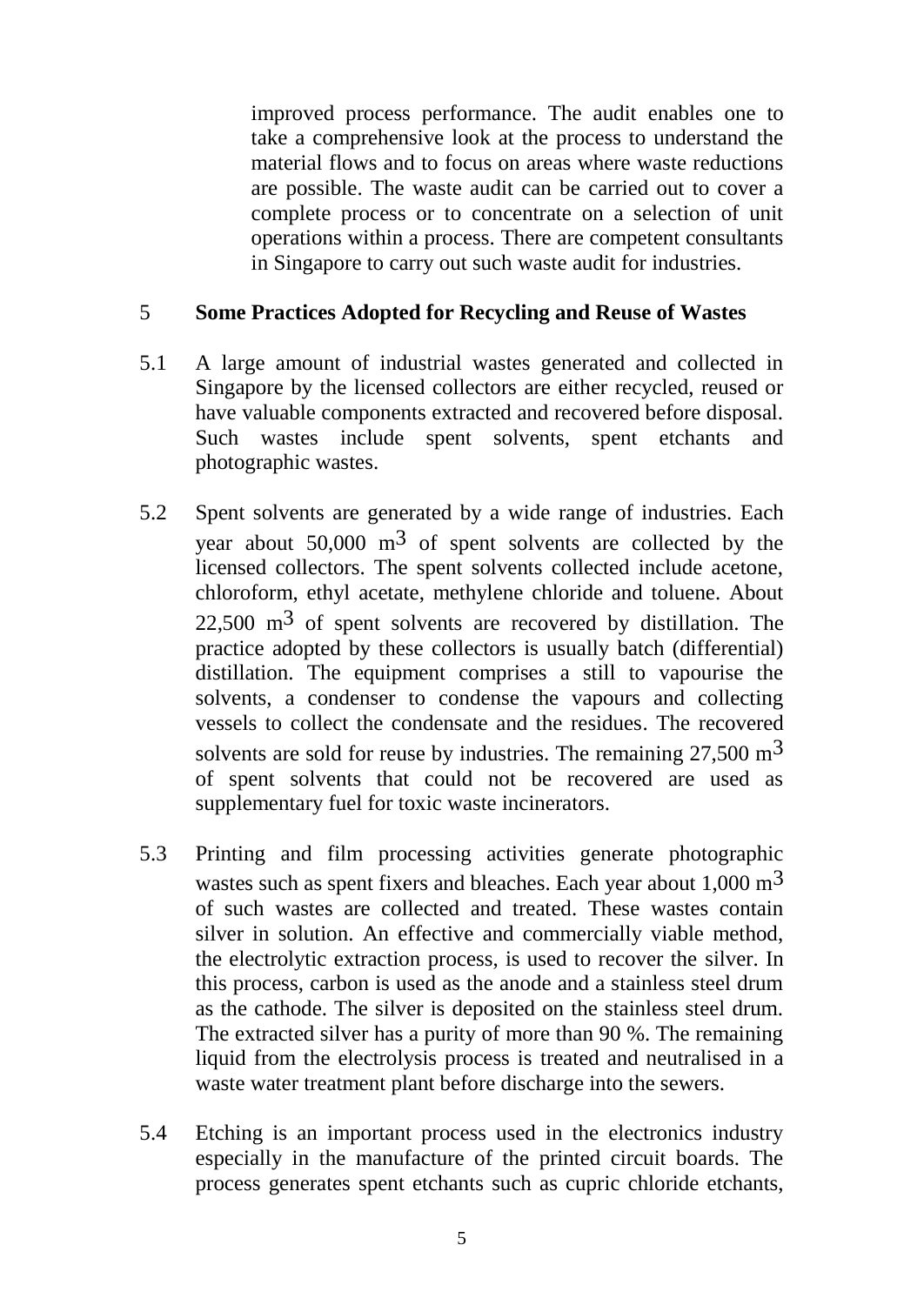ferric chloride etchants and ammonia etchants. Each year about  $23,000 \text{ m}^3$  of spent etchants are generated and treated in Singapore. Spent ferric chloride etchants are regenerated using scrap iron and chlorine. In this process, scrap iron is first added to the spent etchant and the copper sludge that precipitates out is collected and sold as a valuable by product. The etchant is next regenerated by passing chlorine through it. The regenerated etchant is sold for reuse.

#### 6 **Monitoring And Enforcement**

- 6.1 Any control system, no matter how well crafted will not be effective without rigorous enforcement. Enforcement will ensure the minority of companies that violate the controls are penalised accordingly and would not gain unfairly from their violations. Without rigorous enforcement, companies that originally comply with the controls may become complacent and pay less attention and effort to ensure their operations continue to be safely managed.
- 6.2 Monthly checks are conducted on premises of toxic industrial waste collectors and the records are audited to ensure requirements on collection, storage, treatment and disposal of toxic wastes are complied with.

#### 7 **Transboundary Movements Of Hazardous Wastes**

- 7.1 Before acceding to the Basel Convention, Singapore had already adopted and practised the principles of the Basel Convention on the Control of Transboundary Movements of Hazardous Wastes and its Disposal in controlling the export, import and transit of toxic industrial wastes or hazardous wastes.
- 7.2 Singapore acceded to the Basel Convention on 2 Jan 96 and on 16 Mar 98 enacted The Hazardous Waste (Control of Export, Import and Transit) Act and its Regulations to strengthen the control on export, import and transit of hazardous wastes in accordance with the principles and provisions of the Basel Convention.
- 7.3 Under the Hazardous Waste Act and its Regulations, any person who wishes to export, import or transit hazardous wastes shall obtain a permit from PCD. PCD has adopted the Prior Informed Consent (PIC) procedure of the Basel Convention in granting any permit for the export, import or transit of hazardous wastes.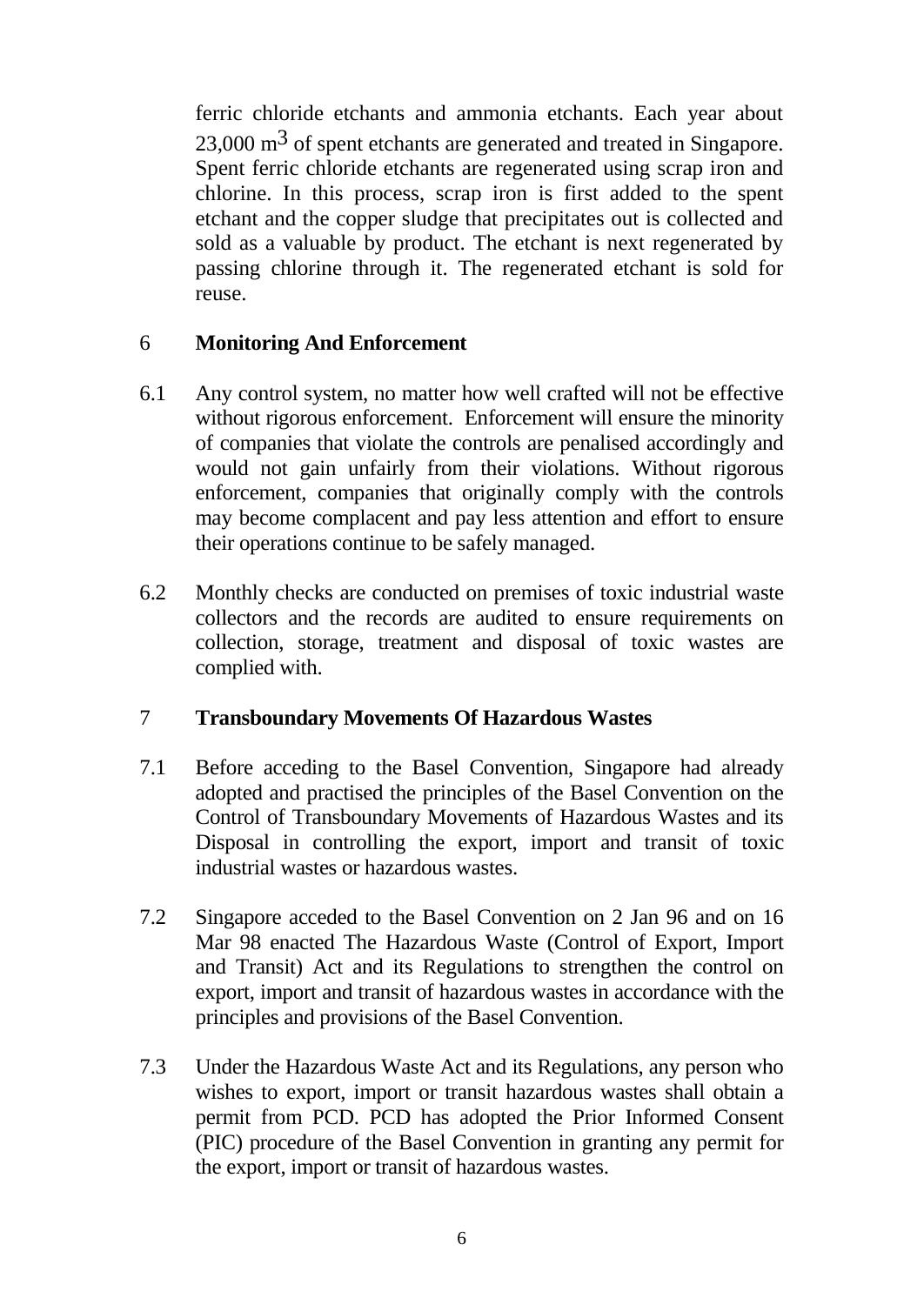## 8 **Training**

- 8.1 NEA collaborates with local institutions and trade associations such as the universities, the Singapore Chemical Industry Council, the Society for Loss Prevention in the Oil, Chemical and Process Industries, etc, to organise and conduct workshops, conferences and seminars on the safe handling and disposal of toxic industrial wastes for local industries.
- 8.2 NEA also works together with the Occupational Safety and Health Division of the Ministry of Manpower to conduct training courses on safe practices on handling of toxic industrial wastes for workers in the industries.

## 9 **Conclusion**

- 9.1 In addition to regulatory controls, the co-operation of industries in ensuring that toxic industrial wastes are properly managed and disposed of in Singapore is essential. NEA will continue to work with industry and institutions in promoting better management and disposal of toxic industrial wastes through joint research and educational programmes.
- 9.2 NEA will continue to participate in international events on the Basel Convention and adopt and practise the principles of Basel Convention in dealing with transboundary movements of toxic industrial wastes.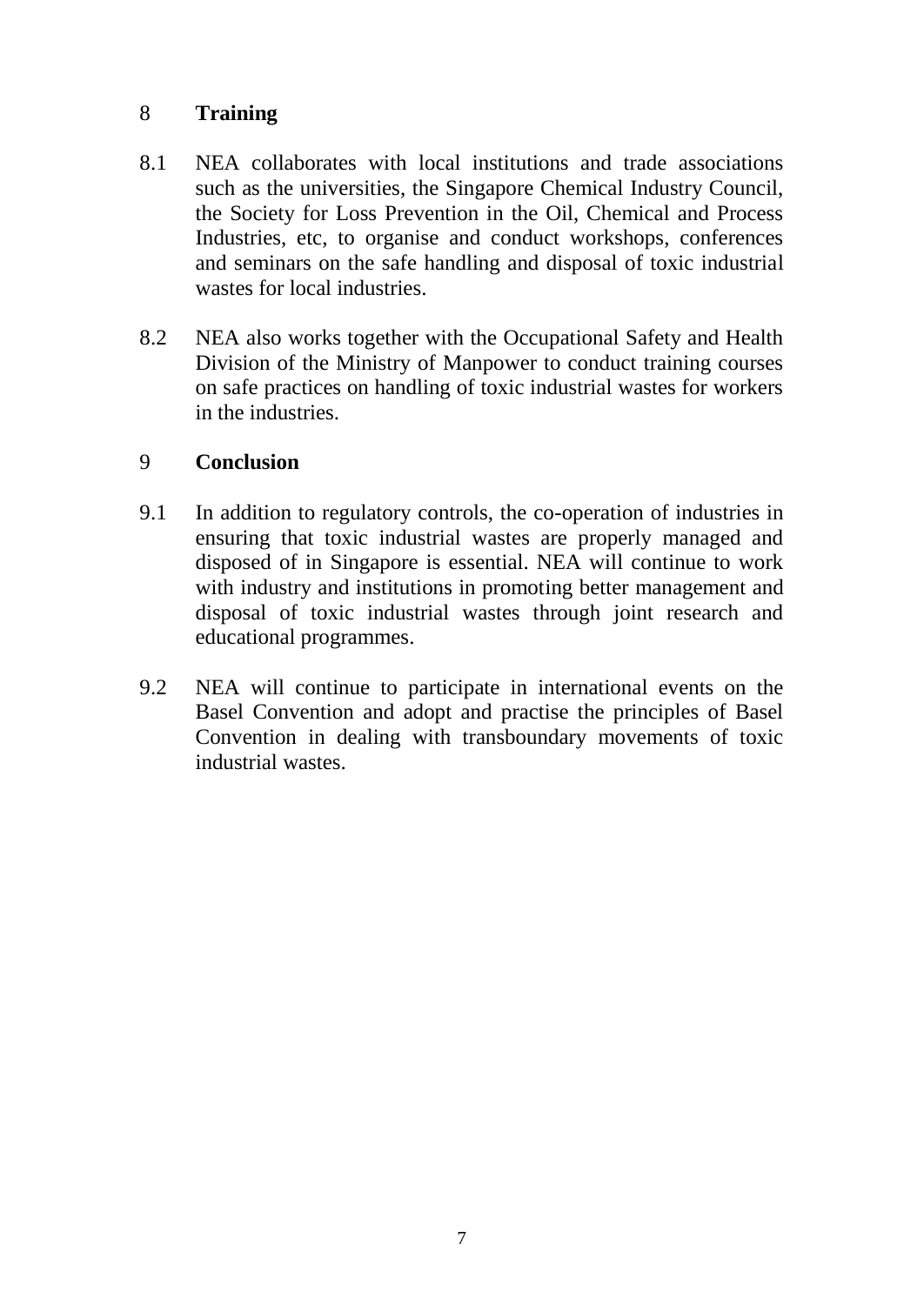## **LIST OF TOXIC INDUSTRIAL WASTES CONTROLLED UNDER THE ENVIRONMENTAL PUBLIC HEALTH (TOXIC INDUSTRIAL WASTE) REGULATIONS**

|               | List of Toxic Industrial Wastes                                                                                                                                |                |                                                              |
|---------------|----------------------------------------------------------------------------------------------------------------------------------------------------------------|----------------|--------------------------------------------------------------|
| <u>Acids</u>  |                                                                                                                                                                |                | <u>Chromium Compounds</u>                                    |
| 1             | Spent inorganic acids.<br>Eg. hydrochloric acid, sulphuric acid,<br>acid, phosphoric<br>nitric<br>acid,<br>hydrofluoric acid, boric acid and<br>pickling acid. | $\mathbf{1}$   | Plating effluent and residues<br>containing chromium         |
|               |                                                                                                                                                                | 2              | residues<br>Timber preservative<br>containing chromium       |
| 2             | Spent organic acids.<br>Eg. acetic acid, formic acid, benzoic<br>acid and sulphonic acid                                                                       | 3              | Spent and aqueous solutions<br>containing chromic compounds  |
| <u>Alkali</u> |                                                                                                                                                                | 4              | Tannery effluent and residues<br>containing chromium         |
| $\mathbf 1$   | Spent alkaline solutions                                                                                                                                       |                | <b>Copper Compounds</b>                                      |
| 2             | Spent ammoniacal solutions                                                                                                                                     | $\mathbf{1}$   | Plating effluent and residues<br>containing copper           |
| 3             | Metal hydroxide sludges and oxide<br>sludges                                                                                                                   | $\overline{2}$ | Spent etching<br>solutions<br>containing copper from printed |
|               | Antimony and its Compounds                                                                                                                                     |                | circuit board manufacturing                                  |
| 4             | Spent antimony potassium tartrate                                                                                                                              | 3              | Timber preservative<br>residues<br>containing copper         |
|               | <b>Arsenic and its Compounds</b>                                                                                                                               |                |                                                              |
| $\mathbf 1$   | residues<br>Timber<br>preservative                                                                                                                             | Cyanides       |                                                              |
|               | containing arsenic                                                                                                                                             | 1              | Plating effluent and residues<br>containing cyanides         |
| 2             | Wastes containing gallium arsenide                                                                                                                             |                |                                                              |
| Asbestos      |                                                                                                                                                                | $\overline{2}$ | residues<br>Heat<br>treatment<br>containing cyanides         |
| 1             | Asbestos<br>from<br>wastes                                                                                                                                     | 3              | Spent quenching oils containing                              |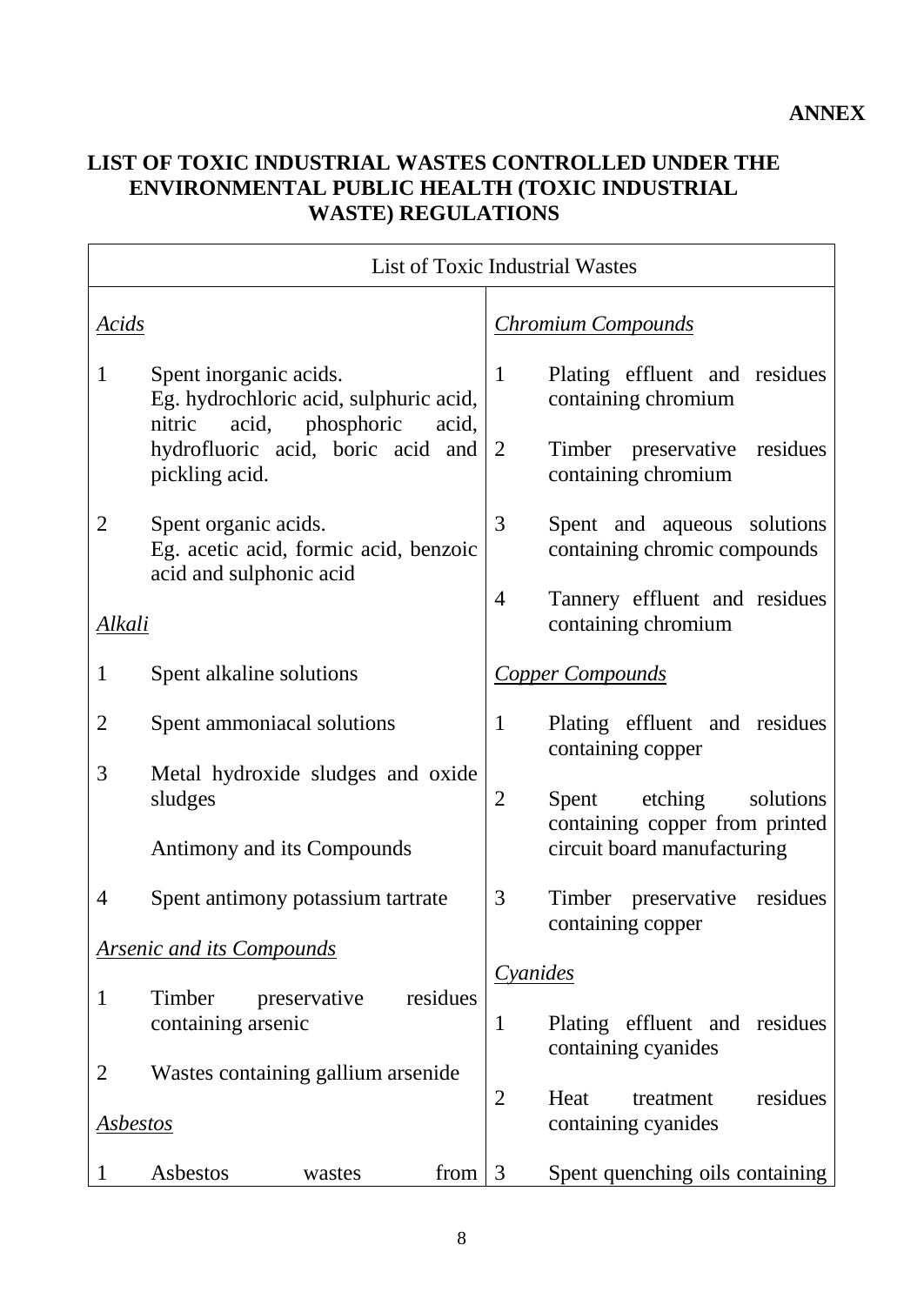|                | asbestos/cement<br>manufacturing<br>processes                                                   |                | cyanides                                                                             |
|----------------|-------------------------------------------------------------------------------------------------|----------------|--------------------------------------------------------------------------------------|
| 2              | sacks/bags<br>which<br>Empty<br>have<br>contained loose asbestos fibre                          | $\overline{4}$ | Spent processing solutions<br>containing cyanides<br>from<br>photographic processing |
| 3              | Asbestos wastes generated from <i>Fluoride Compounds</i><br>industrial<br>activity, demolition, |                |                                                                                      |
|                | renovation and delagging works and 1<br>ship repairing                                          |                | Timber preservative residues<br>containing fluorides                                 |
|                | <b>Cadmium and its Compounds</b>                                                                | $\overline{2}$ | Spent ammonium bi-fluoride                                                           |
| 1              | Plating effluent and residues<br>containing cadmium                                             |                |                                                                                      |
| $\overline{2}$ | Wastes containing cadmium from<br>Ni/Cd battery manufacturing                                   |                |                                                                                      |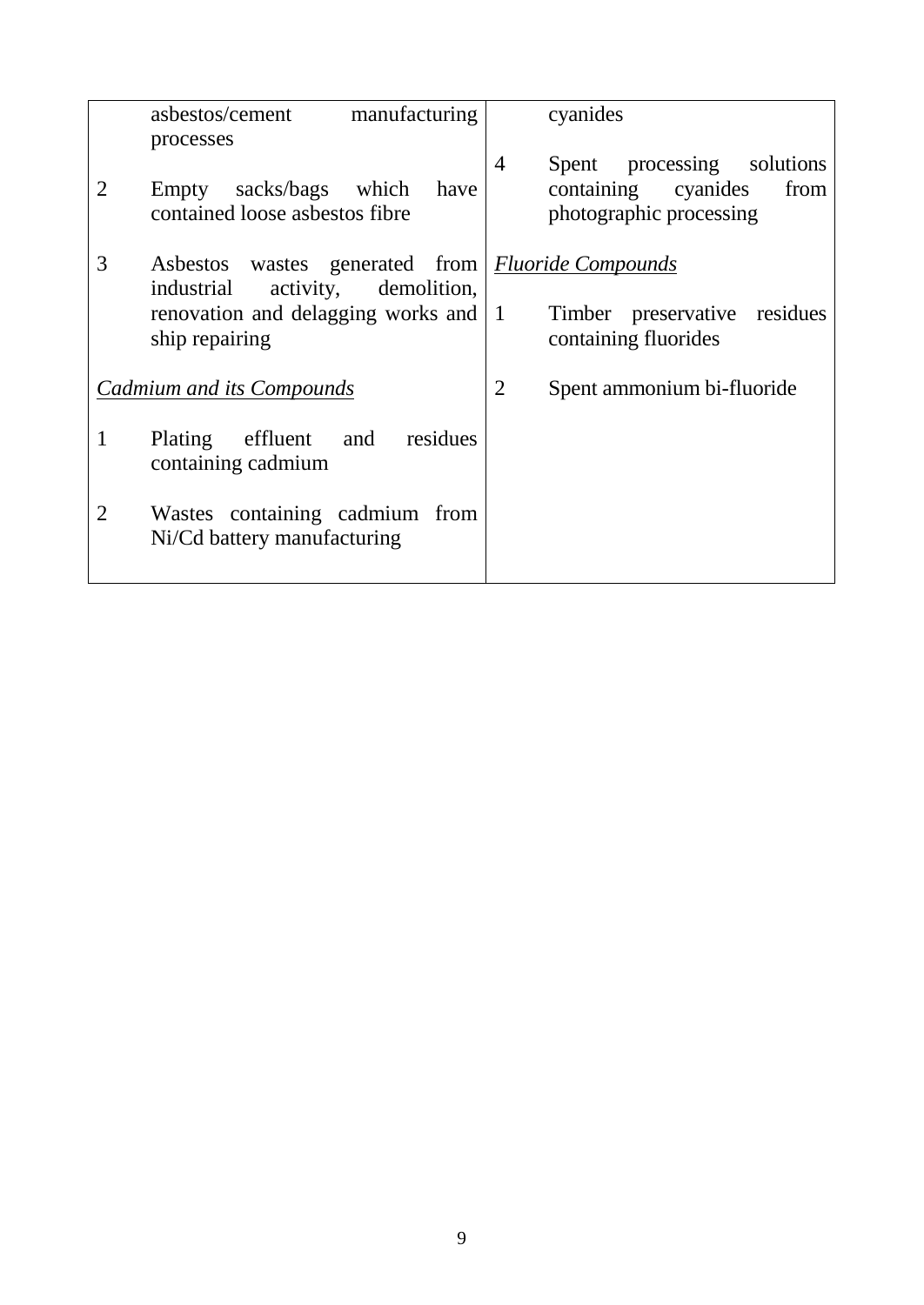## **ANNEX (CONT'D)**

| <b>List of Toxic Industrial Wastes</b>                                                                                                                                                                                                                                 |          |                                                                                                                                                                                                                                    |  |
|------------------------------------------------------------------------------------------------------------------------------------------------------------------------------------------------------------------------------------------------------------------------|----------|------------------------------------------------------------------------------------------------------------------------------------------------------------------------------------------------------------------------------------|--|
| <i>Isocyanates</i>                                                                                                                                                                                                                                                     |          | <i><u><b>Organic Compounds</b></u></i><br>containing<br>Halogen                                                                                                                                                                    |  |
| 1<br>Spent di-isocyanates.<br>Eg. toluene di-isocyanate (TDI) and<br>methylene di-isocyanate (MDI) from<br>polyurethane foam-making process<br><b>Laboratory Wastes</b><br>1<br>Obsolete laboratory chemicals<br>$\overline{2}$<br>Toxic chemical wastes from chemical |          | $\mathbf{1}$<br>Spent halogenated<br>organic<br>solvents.<br>Eg. trichloroethylene,<br>$111 -$<br>trichloroethane,<br>perchloroethylene, methylene<br>chloride<br>tetra-chloromethane and<br>112-trichloro-122-<br>trifluoroethane |  |
| analysis<br><b>Lead Compounds</b>                                                                                                                                                                                                                                      |          | $\overline{2}$<br>Residues from<br>of<br>recovery<br>halogenated<br>organic solvents                                                                                                                                               |  |
| 1<br>Sludges containing lead oxide/sulphate<br>$\overline{2}$<br>Spent organo-lead compounds.<br>Eg. tetraethyllead (TEL) and<br>tetramethyllead (TML)                                                                                                                 |          | 3<br>Packaging materials or residues<br>containing<br>chlorobenzenes<br>and/or chlorophenols and<br>their salts                                                                                                                    |  |
| 3<br>Waste lead-acid batteries, whole or<br>crushed                                                                                                                                                                                                                    |          | Organic Compounds not containing<br>Halogen                                                                                                                                                                                        |  |
| <b>Mercury and its Compounds</b>                                                                                                                                                                                                                                       |          | $\mathbf{1}$<br>Spent non-halogenated organic<br>solvents.                                                                                                                                                                         |  |
| Effluent, residues or sludges containing<br>1<br>mercury from chlor-alkali industry                                                                                                                                                                                    |          | Eg. benzene, toluene, xylene,<br>turpentine, petroleum,<br>thinner,<br>methanol,<br>kerosene,<br>ethanol,                                                                                                                          |  |
| containing mercury<br>$\overline{2}$<br>Wastes<br>equipment manufacturing involving the<br>use of metal mercury                                                                                                                                                        | from     | isobutanol, isopropanol, methyl<br>ethyl ketone, methyl isobutyl<br>ether,<br>ketone,<br>isopropyl<br>diethyl ether, hexane, dimethyl                                                                                              |  |
| 3<br>Spent<br>catalysts<br>from<br>processes containing mercury                                                                                                                                                                                                        | chemical | sulphide<br>dimethyl<br>and<br>sulphoxide                                                                                                                                                                                          |  |
| Spent organo-mercury compounds<br>4                                                                                                                                                                                                                                    |          | $\overline{2}$<br>Residue from recovery of non-<br>halogenated organic solvents                                                                                                                                                    |  |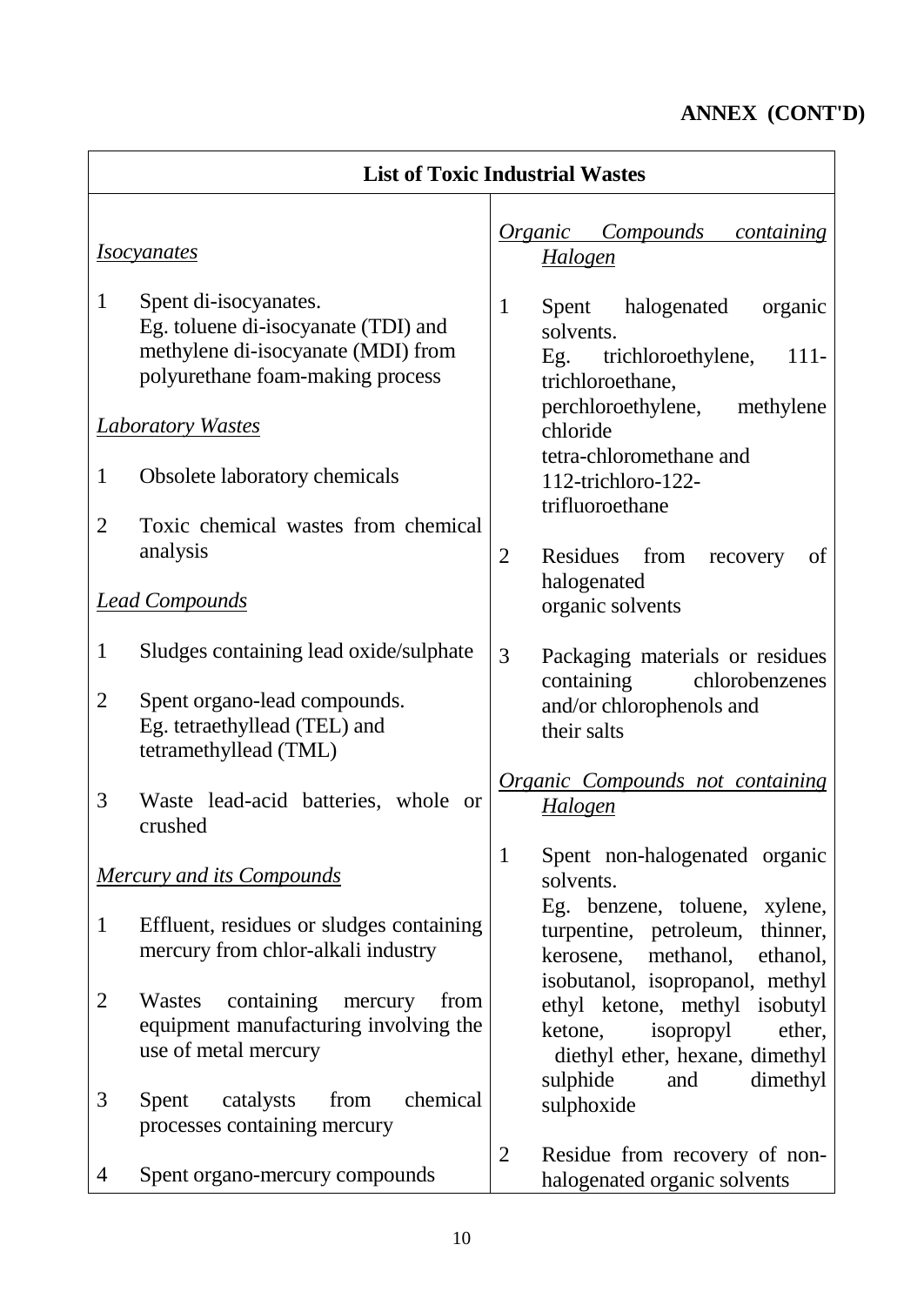| <b>Metal Catalysts</b> |                                                                                                                         | Other Wastes   |                                                                                                                                                              |
|------------------------|-------------------------------------------------------------------------------------------------------------------------|----------------|--------------------------------------------------------------------------------------------------------------------------------------------------------------|
| 1                      | Spent metal catalysts from chemical<br>processes and petroleum refining.<br>Eg. Catalysts containing chromium<br>cobalt | $\mathbf{1}$   | Obsolete/abandoned chemicals<br>and pesticides from<br>storage,<br>manufacturing and<br>trading<br>activities                                                |
| 1                      | <u>Nickel Compounds</u><br>Plating effluent and residues containing<br>nickel                                           | 2              | Used containers,<br>bags<br>and<br>process equipment contaminated<br>by chemicals and pesticides from<br>storage, manufacturing<br>and<br>trading activities |
|                        |                                                                                                                         | 3              | Wastes/residues containing<br>unreacted monomers. Eg. vinyl<br>chloride and styrene monomers,<br>from polymer manufacturing<br>processes                     |
|                        |                                                                                                                         | $\overline{4}$ | Tar residues from distilling and<br>tarry materials from refining                                                                                            |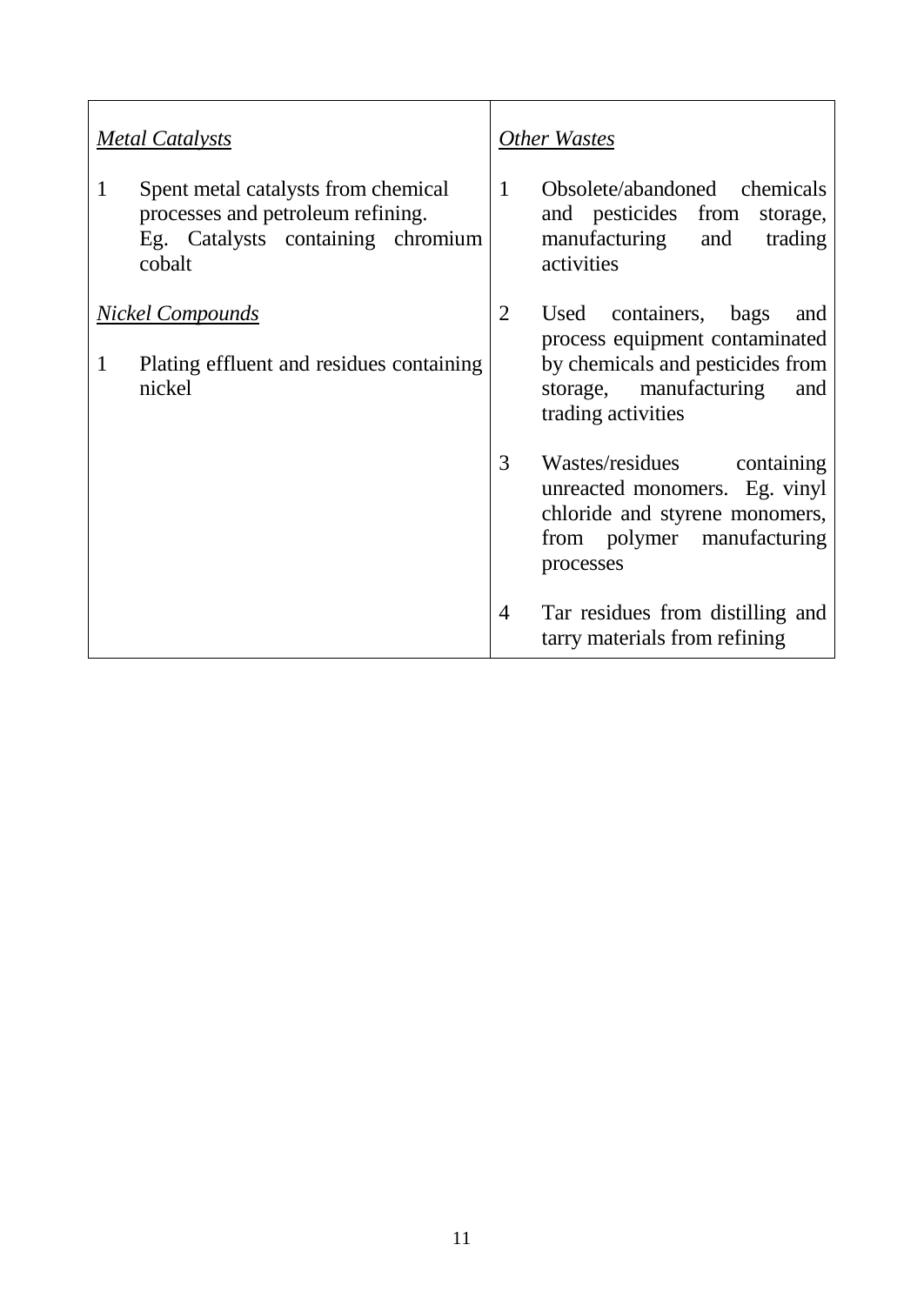# **ANNEX (CONT'D)**

| <b>List of Toxic Industrial Wastes</b>                                                                                                                                                                               |                                                                                                                                                                                              |  |  |
|----------------------------------------------------------------------------------------------------------------------------------------------------------------------------------------------------------------------|----------------------------------------------------------------------------------------------------------------------------------------------------------------------------------------------|--|--|
| 5<br>Wastes from toxic waste treatment<br>processes. Eg. wastes and residues from<br>solidification, fixation and incineration<br>processes<br>6<br>Wastes from toxic chemical drums and<br>tank cleaning activities | <i>Polyvinyl Chloride (PVC)</i><br>$\mathbf{1}$<br>All waste materials containing<br>PVC. Eg. PVC insulated wires,<br>PVC pipes and trunking, PVC<br>parts, PVC upholstery and PVC<br>resins |  |  |
| 7<br>Chemical and oil slops from ship<br>tankers                                                                                                                                                                     | <b>Silver Compounds</b>                                                                                                                                                                      |  |  |
| 8<br>from<br>the<br>production,<br>Wastes<br>formulation and use of resins, latex,<br>plasticisers, glues/adhesives containing                                                                                       | $\mathbf{1}$<br>Spent processing<br>solutions<br>containing<br>from<br>silver<br>photographic processing                                                                                     |  |  |
| solvents and other contaminants.                                                                                                                                                                                     | <b>Used, Contaminated Oil</b>                                                                                                                                                                |  |  |
| 9<br>from<br>Wastes<br>the<br>production,<br>formulation and use of inks, dyes,<br>pigments, paints, lacquers, varnish<br>containing organic solvents, heavy<br>metals or biocides.                                  | $\mathbf{1}$<br>Used mineral, lubricating and<br>hydraulic oil from machine<br>cylinders, turbines, switch gears<br>and transformers                                                         |  |  |
| 10<br>Solid wastes<br>sludges<br>and<br><b>or</b><br>obsolete/off specification materials not                                                                                                                        | $\overline{2}$<br>Spent motor oils from petrol and<br>diesel engines                                                                                                                         |  |  |
| categorised elsewhere in the Schedule<br>and failing the NEA's landfill disposal<br>criteria                                                                                                                         | Spent quenching oil from metal<br>3<br>hardening                                                                                                                                             |  |  |
| <b>Pathogenic Wastes</b>                                                                                                                                                                                             | $\overline{4}$<br>from<br>solvent<br>Oil<br>recovered<br>degreasers                                                                                                                          |  |  |
| Pathogenic wastes from hospitals<br>1<br>$\overline{2}$<br>Pathogenic wastes from healthcare and<br>clinics<br>research<br>institutions,<br>and<br>laboratories                                                      | 5<br>Spent oil water emulsions.<br>Eg. Spent coolants from metal<br>Working industries                                                                                                       |  |  |
| Pharmaceutical<br>Wastes<br>Pharmaceutical<br>comprising<br>1<br>wastes                                                                                                                                              | Oil water mixtures (mainly oil).<br>6<br>Eg. Oily ballast water from ship<br>tankers                                                                                                         |  |  |
| antibiotics,<br>antineoplastic<br>agents,                                                                                                                                                                            |                                                                                                                                                                                              |  |  |